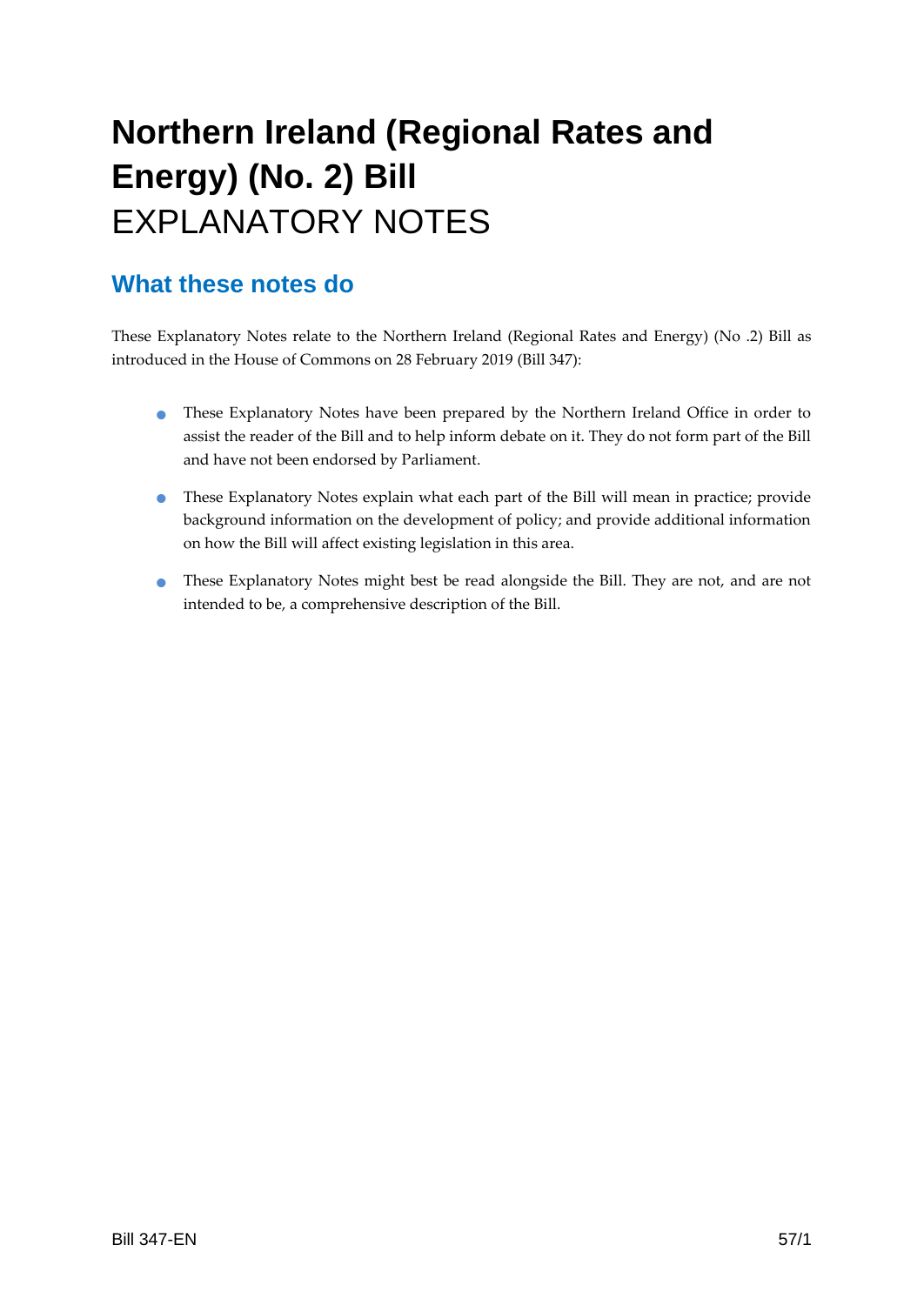### **Table of Contents**

| <b>Overview of the Bill</b>                                   | 3              |
|---------------------------------------------------------------|----------------|
| <b>Policy background</b>                                      | 3              |
| <b>Regional rates</b>                                         | 3              |
| <b>Renewable Heat Incentive Scheme</b>                        | 3              |
| <b>Legal background</b>                                       | 4              |
| <b>Clause 1 - Regional rates</b>                              | $\overline{4}$ |
| Clauses 2 to 5 and Schedule - Renewable Heat Incentive Scheme | 5              |
| <b>Territorial extent and application</b>                     | 6              |
| <b>Fast-track legislation</b>                                 | 6              |
| <b>Commentary on provisions of Bill</b>                       | 8              |
| <b>Clause 1 - Regional rates</b>                              | 8              |
| Clauses 2 to 5 and Schedule - Renewable Heat Incentive Scheme | 9              |
| <b>Commencement</b>                                           | 10             |
| <b>Financial implications of the Bill</b>                     | 10             |
| Parliamentary approval for financial costs or for charges     |                |
| <b>imposed</b>                                                | 11             |
| <b>Compatibility with the European Convention on Human</b>    |                |
| <b>Rights</b>                                                 | 11             |
| <b>Related documents</b>                                      | 12             |
| Annex A - Territorial extent and application in the United    |                |
| <b>Kingdom</b>                                                | 13             |

**Subject Page of these Notes**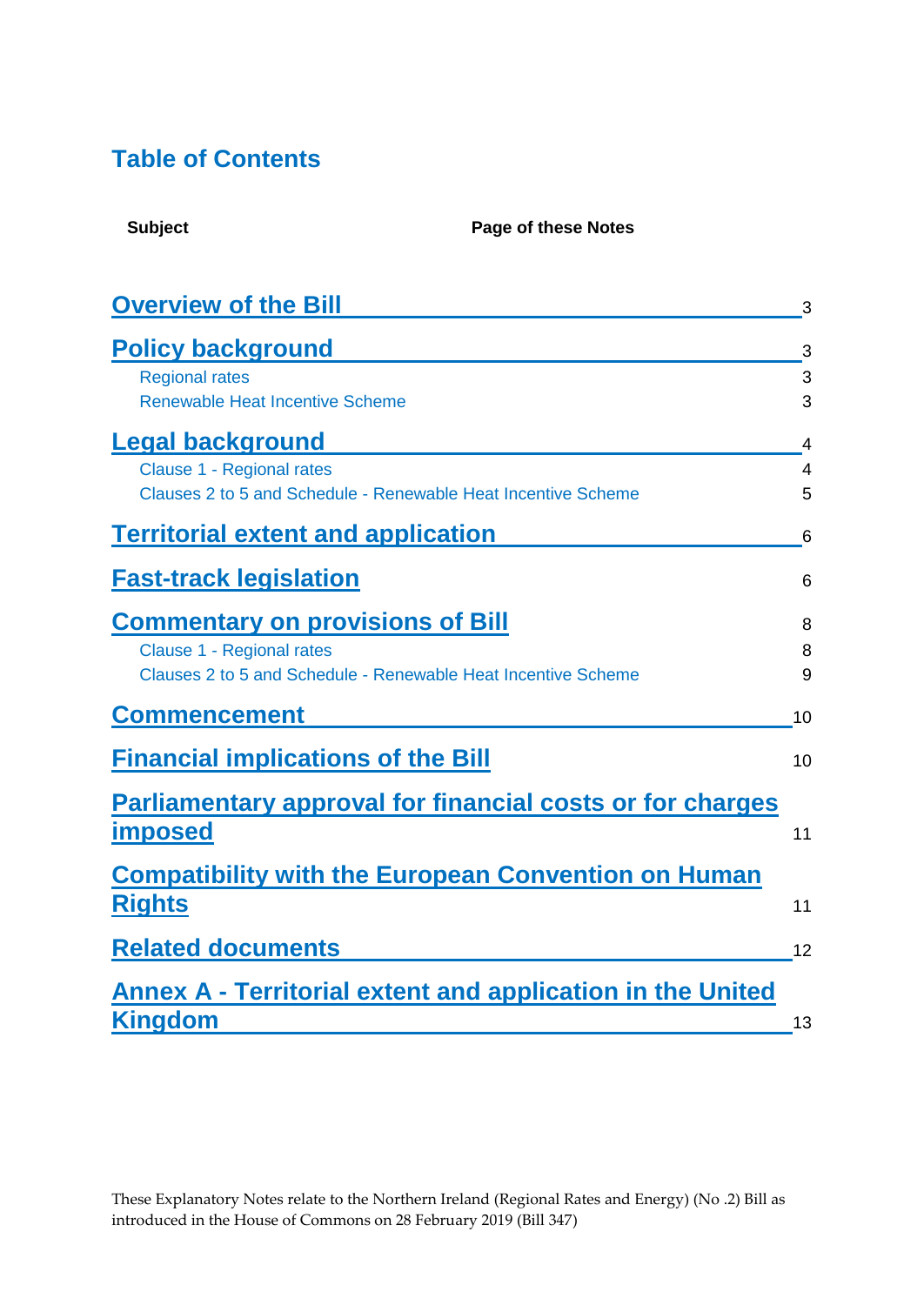### <span id="page-2-0"></span>**Overview of the Bill**

- 1. The Bill deals with matters arising from the continued absence of a Northern Ireland Executive and a sitting Assembly following the Assembly election on 2 March 2017. The Bill:
	- sets the amounts of the regional domestic and non-domestic rates for the assessment of rates and the billing of ratepayers in Northern Ireland for the financial year ending on 31 March 2020;
	- implements of a long-term tariff structure for the Northern Ireland Non-Domestic Renewable Heat Incentive (RHI) Scheme to replace the current interim arrangements for small and medium biomass installations introduced on 1 April 2018; and
	- introduces voluntary "buy-out" arrangements, in each of three consecutive financial years, beginning with 1 April 2019, under which participants can apply to receive a one-off payment in respect of an accredited RHI installation, upon receipt of which they are withdrawn from the Scheme, receiving no further periodic support payments. The voluntary buy-out provision is limited to a three year period after the Act is introduced and the power to establish arrangements in respect of a particular financial year may only be exercised in the current period while there is no Executive.

# <span id="page-2-1"></span>**Policy background**

#### <span id="page-2-2"></span>**Regional rates**

- 2. The Bill sets regional rates for domestic and non-domestic property for the 2019/20 rating year. It does so by stipulating a regional rate for domestic and non-domestic property, expressed in terms of "pence per pound of rateable value". The figures in the Bill represent an increase of 0% (plus inflation) in the non-domestic regional rate and 3% (plus inflation) in the domestic regional rate. These were set out in the Secretary of State's Written Statement to Parliament on *Northern Ireland finances* on Thursday 27 February 2019, and represent an important source of revenue underpinning the 2019/20 budget in Northern Ireland.
- 3. Regional rates are normally set by an order subject to the affirmative resolution procedure in the Assembly and made under Article 7 of the Rates (Northern Ireland) Order 1977. It is necessary to proceed by means of primary legislation at Westminster because, in the continued absence of an Executive and a functioning Assembly, these rates could not otherwise be set. The regional rates for 2017-18 and 2018-19 were set in the same manner by the Northern Ireland (Ministerial Appointments and Regional Rates) Act 2017 and the Northern Ireland (Regional Rates and Energy) Act 2018 respectively.

### <span id="page-2-3"></span>Renewable Heat Incentive Scheme

4. These clauses provide for a long-term tariff structure for all small and medium biomass installations accredited under the Non-Domestic Renewable Heat Incentive (RHI) Scheme in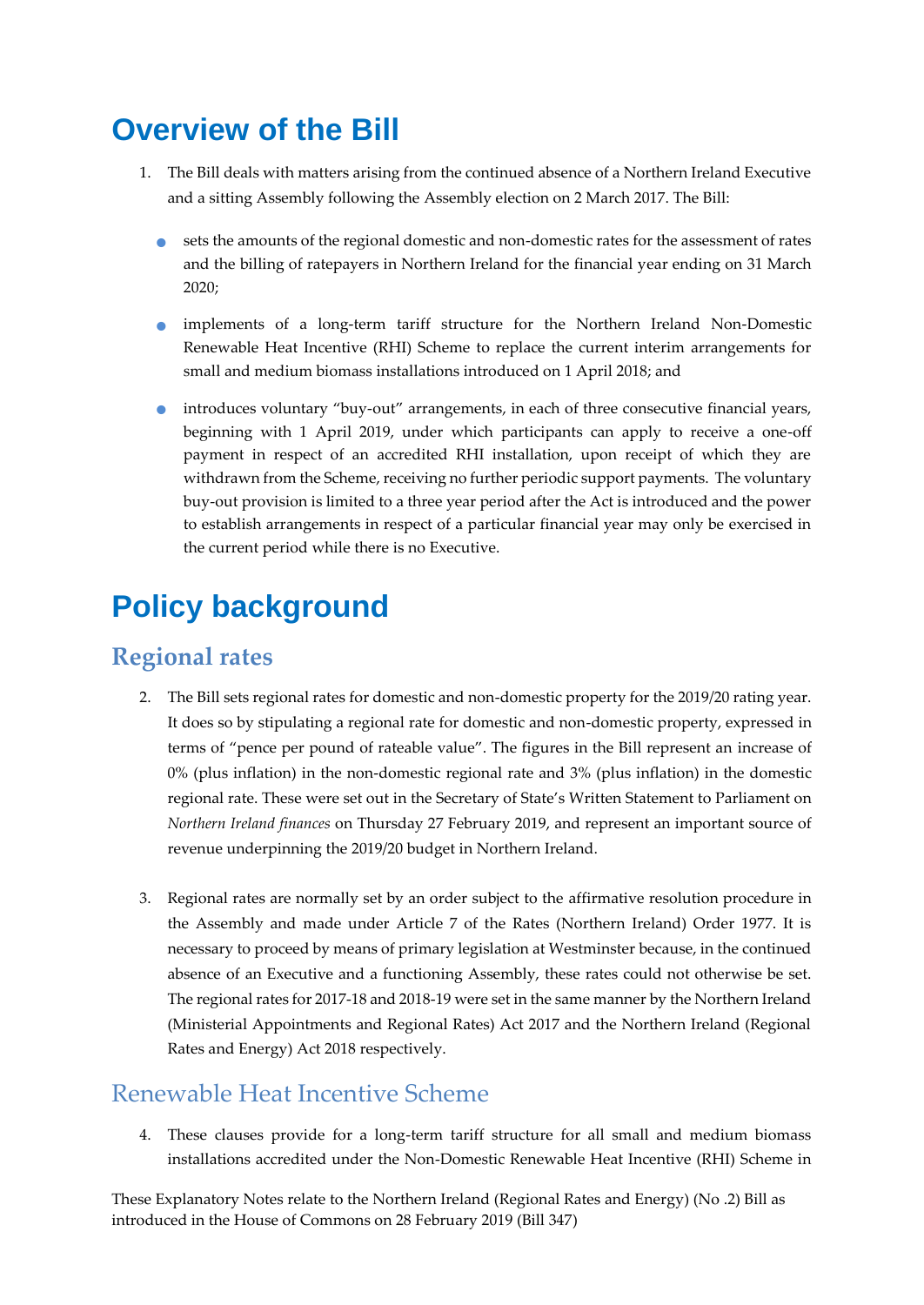Northern Ireland. These installations previously had the capacity to generate costs far beyond projected levels, placing public finances at risk. Interim cost control measures were introduced on 1 April 2017 for one year to allow for the development of the long-term solution. These interim measures were then extended for a further year and are due to expire on 31 March 2019 beyond which there will be no legal basis for making payments for approximately 1,800 small and medium biomass installations. The long-term tariff structure ensures that costs are controlled for the remainder of the Scheme's life and protects the Northern Ireland budget from potentially very significant overspends.

- 5. A further key consideration in the development of the long-term tariff has been compliance with State aid rules. Engagement with the European Commission has clarified that its State aid decisions adopted for the Scheme to date provided approval for an average 12% rate of return. The long-term tariff structure has been developed with independent, expert advice to achieve a prospective rate of return of 12% for typical installations and is considered compliant with the extant State aid decisions for the Scheme.
- 6. Recognising that the new tariffs may mean participants with lower usage needs could see returns far below 12%, the Act also makes provision for the introduction of voluntary "buyout" arrangements in respect of the financial year beginning on 1 April 2019 and each of the two financial years immediately following. These arrangements allow participants to receive a payment equivalent to a 12% rate of return after which the installation is withdrawn from the Scheme.
- 7. The voluntary buy-out provision is exercisable only in the absence of a Northern Ireland Executive. When an Executive is formed, it will have the ability to legislate for any future voluntary buy-out arrangements in respect of subsequent financial years.
- 8. On completion of each financial year's voluntary buy-out arrangements, the Department for the Economy (DfE) is required to report on the number of participants who have withdrawn from the Scheme under those arrangements, and the total cost of the payments made to those participants by DfE. In the absence of a Northern Ireland Executive, this report will be provided to the Secretary of State for laying before Parliament. When an Executive is formed, any subsequent reports will be provided to the Economy Minister for laying before the NI Assembly.

### <span id="page-3-0"></span>**Legal background**

#### <span id="page-3-1"></span>Clause 1 - Regional rates

9. Article 6 of the Rates (Northern Ireland) Order 1977 requires a regional rate to be set for each rating year by the Department of Finance. Pursuant to Article 7 of that Order, it must be set by an order made by the Department and subject to affirmative resolution in the Assembly. This

These Explanatory Notes relate to the Northern Ireland (Regional Rates and Energy) (No .2) Bill as introduced in the House of Commons on 28 February 2019 (Bill 347) is not possible in the absence of a sitting Assembly so the rate for the 2019/20 rating year is set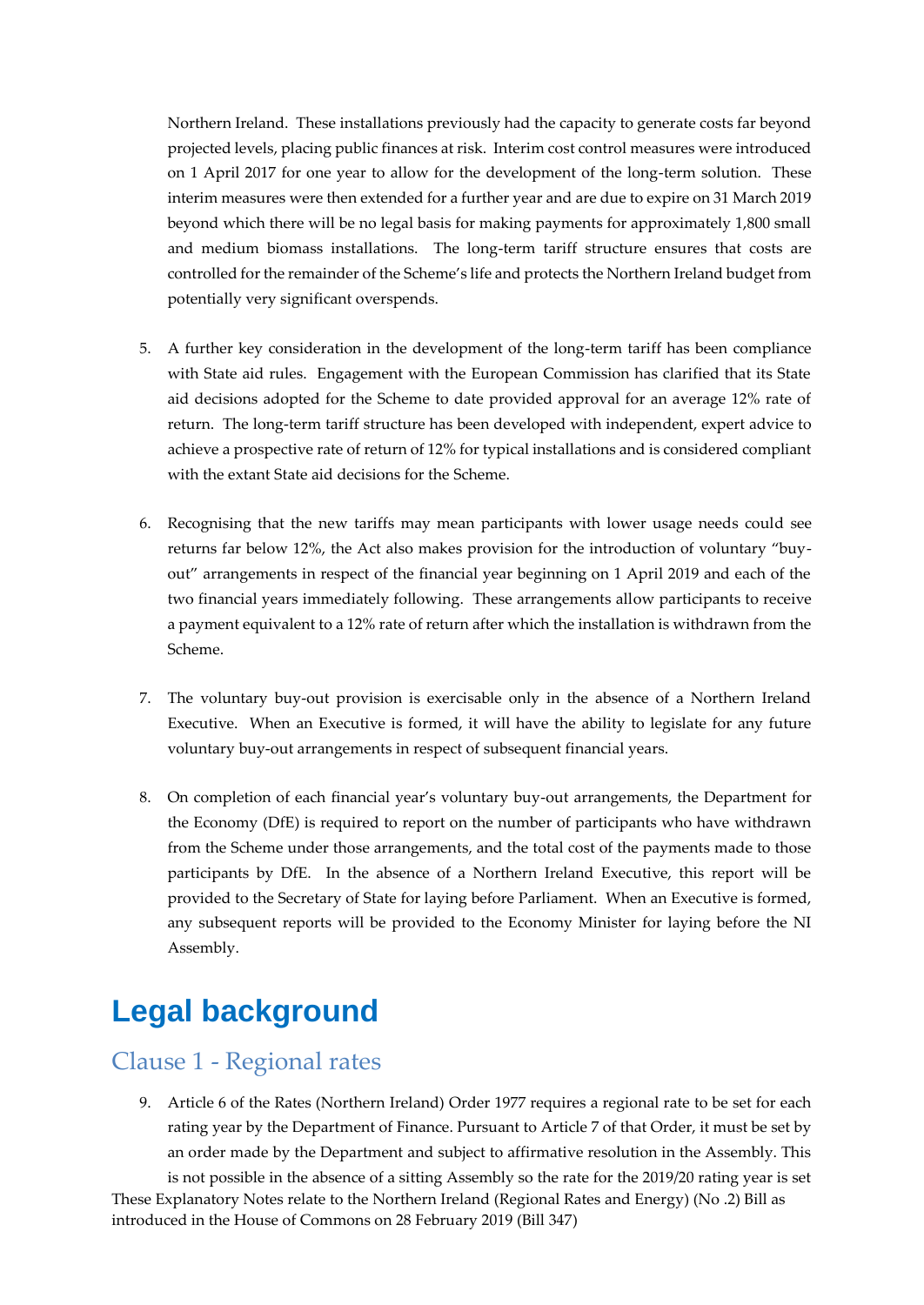by this Bill. The regional rate implemented by this Bill is set without prejudice to the Department's powers to vary it by order in the usual way – and for the whole year - once Northern Ireland Ministerial offices are filled (see clause 1(4) and (5)).

#### <span id="page-4-0"></span>Clauses 2 to 5 and Schedule - Renewable Heat Incentive Scheme

- 10. The Renewable Heat Incentive Scheme Regulations (Northern Ireland) 2012 (the "Principal Regulations") established a Renewable Heat Incentive Scheme for non-domestic use, made under the powers conferred by section 113 of the Energy Act 2011. The Scheme is sponsored by the Department for the Economy (DfE) and the Principal Regulations also confer functions on DfE with regard to the general administration of the Scheme. The aim was to promote the use of renewable heat and it does that by providing for periodic payments to be made to accredited installations.
- 11. The Principal Regulations have been amended on several occasions to address concerns about the operation of the scheme. The Renewable Heat Incentive Scheme (Amendment) Regulations (Northern Ireland) 2015 (the "2015 Regulations") introduced a tiered tariff and an annual cap of 400,000kWhth for certain installations accredited after 18 November 2015. Installations accredited before that date were able to receive untiered and uncapped payments, a situation which created unacceptable pressures on public expenditure. Accordingly, the Renewable Heat Incentive Scheme (Amendment) Regulations (Northern Ireland) 2017 (the "2017 Regulations") introduced the same tiered tariff and annual cap set out in the 2015 Regulations to installations accredited before 18 November 2015. As the 2017 Regulations were time limited, ceasing to have effect on 31 March 2018, a corresponding provision was introduced on 1 April 2018 as part of the Northern Ireland (Regional Rates and Energy) Act 2018 to enable the continued protection of public finances while further work was undertaken to develop and implement long-term cost control measures.
- 12. The relevant provisions of the 2018 Act revoked and replaced the provisions in the Principal Regulations authorising payments to installations accredited before 18 November 2015. This meant that, when the provisions in the 2018 Act ceased to have effect, there would no longer have been a legal basis for payments in respect of those installations. The relevant provisions in the 2018 Act expire on 31 March 2019. In the absence of a sitting Assembly and an Executive, they could not be extended other than by primary legislation at Westminster. As such, corresponding provision for tariffs from 2019/20 and for the remainder of the Scheme is set out in this Act.
- 13. The powers provided for the Department for the Economy (DfE) to introduce voluntary buyout arrangements, under section 4, are limited to a three year period after the Act is introduced and can only be exercised during the period while there is no Northern Ireland Executive. The "period while there is no Northern Ireland Executive" is defined as the period beginning on the date of commencement of section 4 of this Act, and ending on the next occasion when the offices of all of the Northern Ireland Ministers are filled.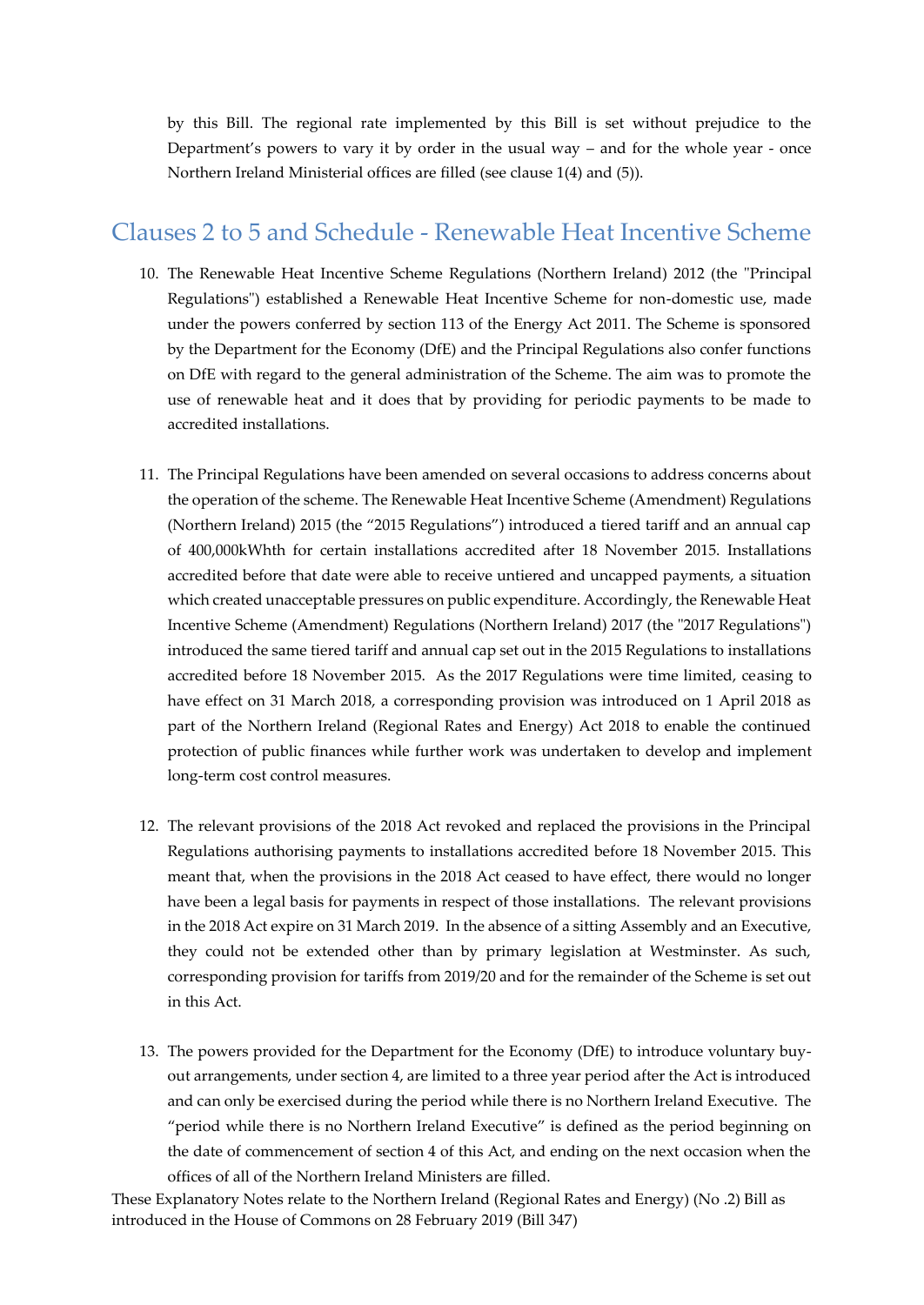## <span id="page-5-0"></span>**Territorial extent and application**

- 14. The Bill extends to Northern Ireland only.
- 15. See the table in Annex A for a summary of the position regarding territorial extent and application in the United Kingdom.

### <span id="page-5-1"></span>**Fast-track legislation**

16. The Government intends to ask Parliament to expedite the parliamentary progress of this Bill. In their report, Fast-track Legislation: Constitutional Implications and Safeguards, the House of Lords Select Committee on the Constitution recommended that the Government should provide more information as to why a piece of legislation should be fast-tracked.<sup>1</sup>

#### Why is fast-tracking necessary?

-

17. It is necessary to fast-track this Bill to provide financial certainty and stability in the absence of the devolved administration to allow the Northern Ireland departments to continue to maintain public services in Northern Ireland.

#### What is the justification for fast-tracking each element of the bill?

- 18. The rating regime is governed by the Rates (Northern Ireland) Order 1977 (1977 Order). Rating bills cannot be issued for the financial year 2019-20 until the regional rate has been set in accordance with the 1977 Order.
- 19. Normally bills can be paid in 10 instalments, allowing for costs to be evenly spread, and maximising the certainty for households and the potential for revenue collection for the Executive. Unless rates have been set in order for bills to be issued in early April, this may not be possible for the year to 31 March 2020 and could lead to higher monthly costs to be met by ratepayers due to fewer instalments. Any delays in the setting of the rate that postpones rate bills increases the risk of bad debt and a loss of revenue for the Northern Ireland Executive. It is therefore also imperative for action to be taken in this Bill to set the rates and thus allow rate bills to be issued in the usual way.
- 20. This legislation is also needed to ensure the continued delivery of the RHI scheme in line with the original policy objective and in line with European Union State aid rules. The current legislation on RHI tariffs is subject to a sunset clause on 31 March 2019 and therefore it cannot be delayed further in the absence of a Northern Ireland Executive and a sitting Assembly.

<sup>1</sup> [House of Lords' Constitution Committee, 15th report of session 2008/09, HL paper 116](http://www.publications.parliament.uk/pa/ld200809/ldselect/ldconst/116/116.pdf)-I, para. 186

These Explanatory Notes relate to the Northern Ireland (Regional Rates and Energy) (No .2) Bill as introduced in the House of Commons on 28 February 2019 (Bill 347)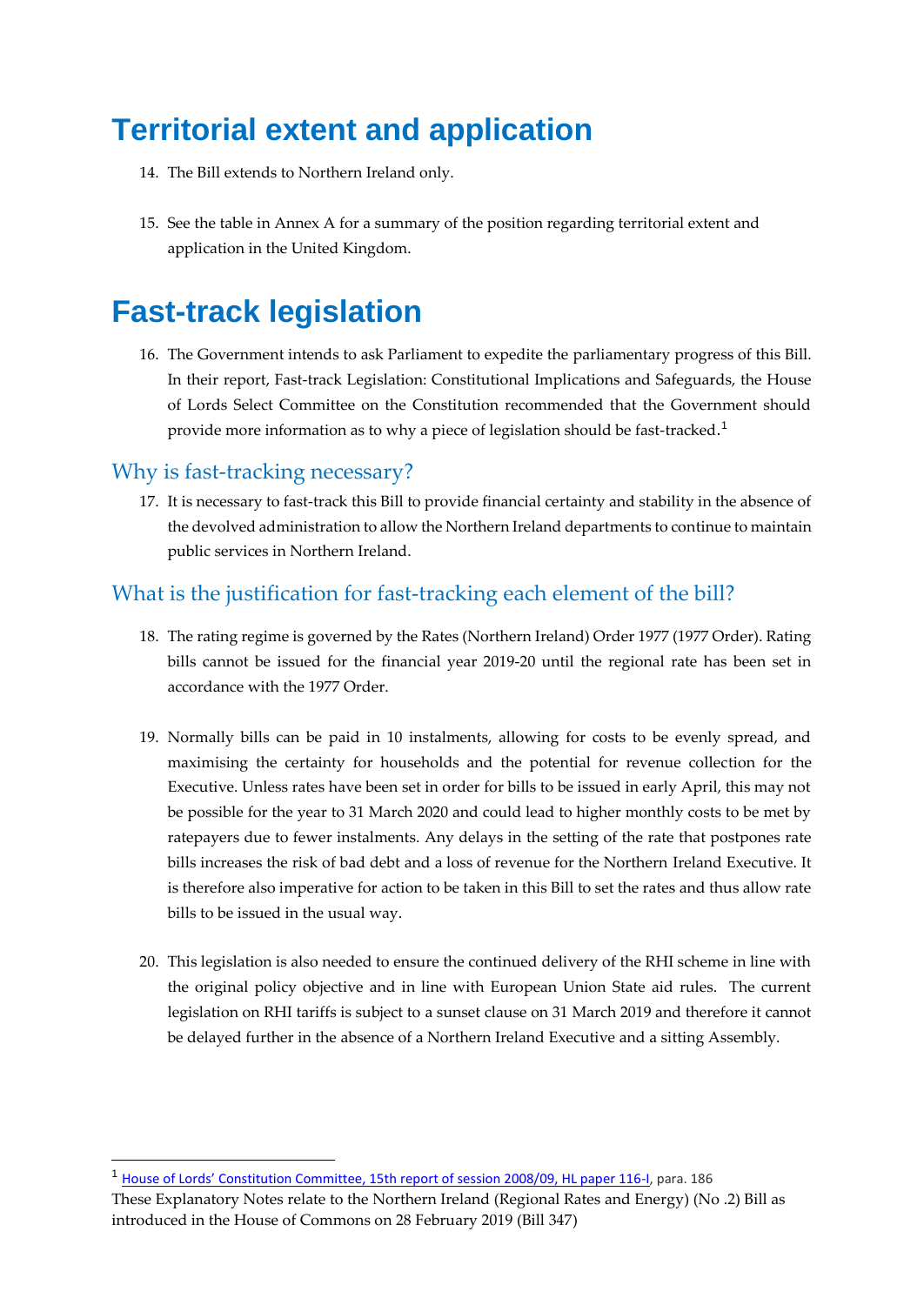### What efforts have been made to ensure the amount of time made available for parliamentary scrutiny has been maximised?

21. The need for this Bill arises from the lack of an Executive within the timescale required given the end of the current tariffs on 31 March 2019. It is taken forward at the latest possible point before the risk to public finances could manifest.

### To what extent have interested parties and outside groups been given an opportunity to influence the policy proposal?

22. The Bill is being introduced in the absence of any Northern Ireland Executive. The Northern Ireland Department for Economy designed the revised scheme following a public consultation on options for the RHI scheme, an independent review of tariffs, and engagement with the European Commission.

Does the bill include a sunset clause (as well as any appropriate renewal procedure)? If not, why does the Government judge that their inclusion is not appropriate?

23. The Bill does not contain a sunset clause, but the regional rate is set for this financial year only (and is set without prejudice to the Department's power to vary it by Order in the usual way if or when an Executive is formed). Tariff payments under the RHI Scheme are payable for a period of 20 years, after which, the power to make incentive payments under the Scheme falls away. The powers to establish voluntary buy-out arrangements for the RHI Scheme may only be exercised in respect of the next three financial years and only in the current period while there is no Executive.

### Are mechanisms for effective post-legislative scrutiny and review in place? If not, why does the Government judge that their inclusion is not appropriate?

- 24. No post-legislative scrutiny is planned as all the provisions are limited in their application either to the 2019-20 financial year or to the current period without an Executive. The UK Government is working to restore an Executive as soon as possible, with a sitting Assembly undertaking the appropriate post-legislative scrutiny functions.
- 25. The calculation underpinning the new long-term RHI scheme tariff rates is based upon costs which are heavily dependent on market conditions (e.g. fuel and running costs), for this reason, it is important that tariff rates continue to be subject to ongoing monitoring and review at an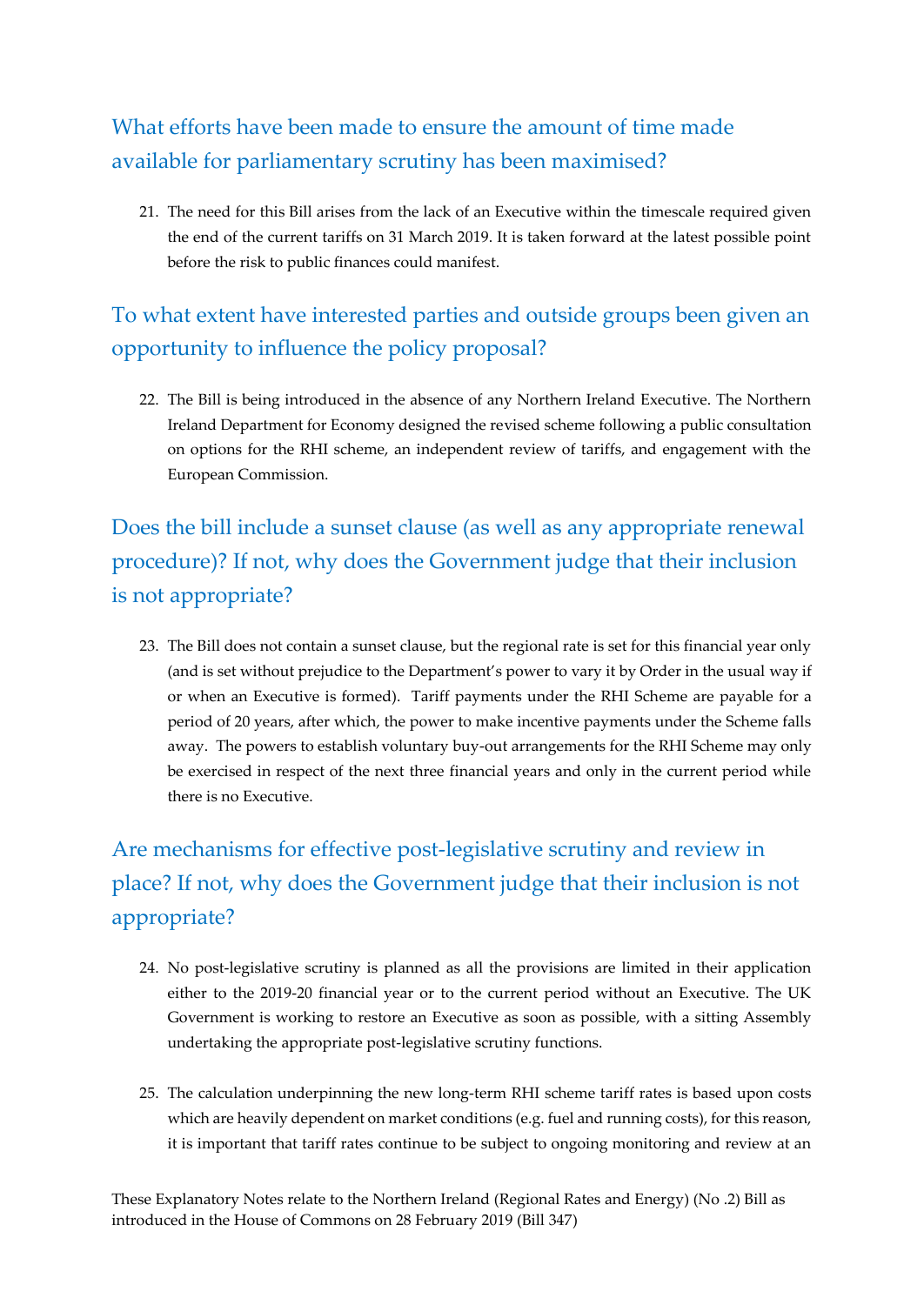operational level, to ensure that they remain appropriate and continue to provide value for money.

26. Under the new tariff rates, participants who no longer expect to receive the 12% rate of return that had been envisaged at the commencement of the RHI Scheme can apply to receive a voluntary buy-out payment calculated to provide the anticipated 12% rate of return on the additional investment they made. The legislation introduces a duty on the Department for the Economy to provide a report on the operation of the voluntary buy-out arrangements (on an annual basis) to the NI Assembly, or, in the absence of a sitting NI Assembly, to the Secretary of State for laying before Parliament. It is intended that separate voluntary buy-out arrangements will be launched on an annual basis allowing scope to refine each successive year's arrangements in line with any learning and representations made the previous year.

#### Has an assessment been made as to whether existing legislation is sufficient to deal with any or all the issues in question?

27. The Northern Ireland (Regional Rates and Energy) Act 2018 was passed by the UK Parliament to amend the Renewable Heat Incentive Scheme Regulations (Northern Ireland) 2012. Clause 2 provided for continuation of the RHI scheme with the necessary cost controls to protect public funds. Further legislation is required to allow the scheme to continue beyond 31 March 2019 and ensure it aligns with the original policy objective and European Commission State aid rules.

#### Has the relevant parliamentary committee been given the opportunity to scrutinise the legislation?

28. Due to the need to implement the Bill urgently, the Northern Ireland Affairs Committee has not scrutinised the Bill in draft, although members were offered engagement sessions with NIO officials, which were availed of by several members.

### <span id="page-7-0"></span>**Commentary on provisions of Bill**

#### <span id="page-7-1"></span>Clause 1 - Regional rates

29. This clause sets the levels of the regional domestic and regional non-domestic rates that are to be used in the assessment of rates and the billing of ratepayers in Northern Ireland for the year ending 31 March 2020. Clause 1(2) sets the domestic regional rates, expressed in terms of 'pence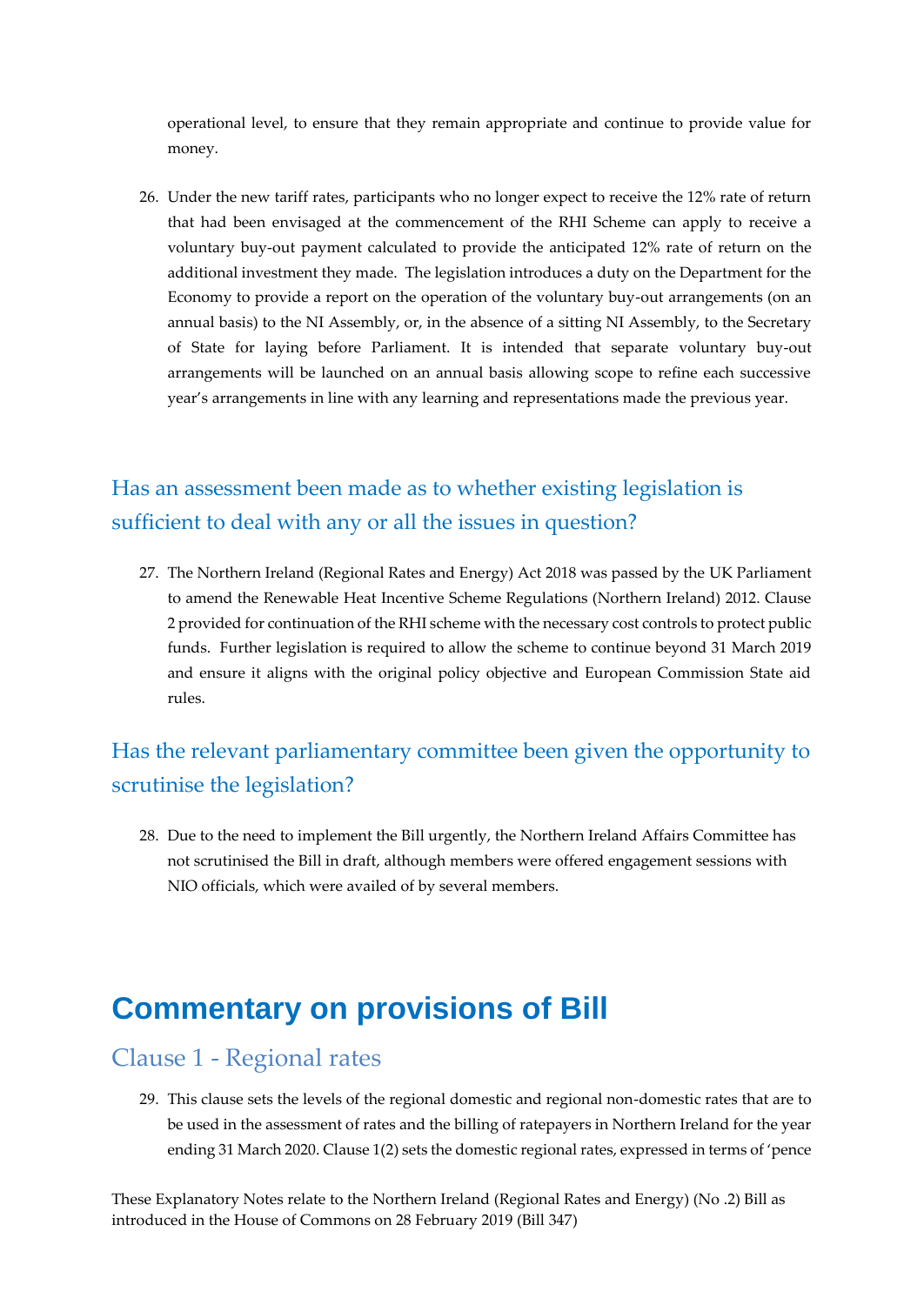per pound of rateable value', at 0.4574 pence and clause 1(3) sets the non-domestic regional rate at 34.01 pence.

30. Clause 1(4) and (5) clarify that the Department of Finance may, once Ministerial offices have been filled, vary the rates set by this Bill, using the established procedure of an order under the Rates (Northern Ireland) Order 1977 and that it may set the rates for the whole of the year in which an order is made.

#### <span id="page-8-0"></span>Clauses 2 to 5 and Schedule - Renewable Heat Incentive Scheme

- 31. Clause 2 provides for the implementation of a long-term tariff structure for the Northern Ireland Non-Domestic Renewable Heat Incentive (RHI) Scheme to replace the current interim arrangements for small and medium biomass installations introduced on 1 April 2018.
- 32. Subsections (1)-(10) of Clause 3 amend Regulation 36 of the Renewable Heat Incentive Scheme Regulations (Northern Ireland) 2012 ("the Principal Regulations") to introduce a long-term tariff structure for all small and medium biomass installations accredited under the RHI Scheme in Northern Ireland. The new long-term tariffs will apply from 1 April 2019 and will be linked to the Consumer Prices Index.
- 33. Subsection (11) amends Schedules 3 and 4 of the Principle Regulations to clarify that the small and medium biomass tariffs referenced in those Schedules no longer apply from 1 April 2019.
- 34. Subsection (12) inserts a new Schedule 5 to the Principal Regulations. The new Schedule sets out the tiered tariffs for all small and medium biomass installations from 1 April 2019.
- 35. Section 4 makes provision for voluntary buy-out arrangements in respect of the financial year beginning on 1 April 2019 and each of the two financial years immediately following, under which participants can apply to receive a payment in respect of an accredited RHI installation, to be then withdrawn from the Scheme.
- 36. Subsection (1) makes clear that the power provided for the Department to introduce voluntary buy-out arrangements can only be exercised during the period while there is no Northern Ireland Executive.
- 37. Subsection (2) sets out that the Department must publish the arrangements which allow participants to apply, and demonstrate the method by which the Department will determine whether they qualify for a payment and the amount of that payment. The Department is required to provide notice to applicants that do not qualify for payment, setting out how the Department came to that determination. For participants that do qualify for payment, the Department is required to inform them of the proposed amount and how it has been calculated. The qualifying participant then has the option to accept or reject the offer. Should the offer be accepted, the Department is required to make the payment.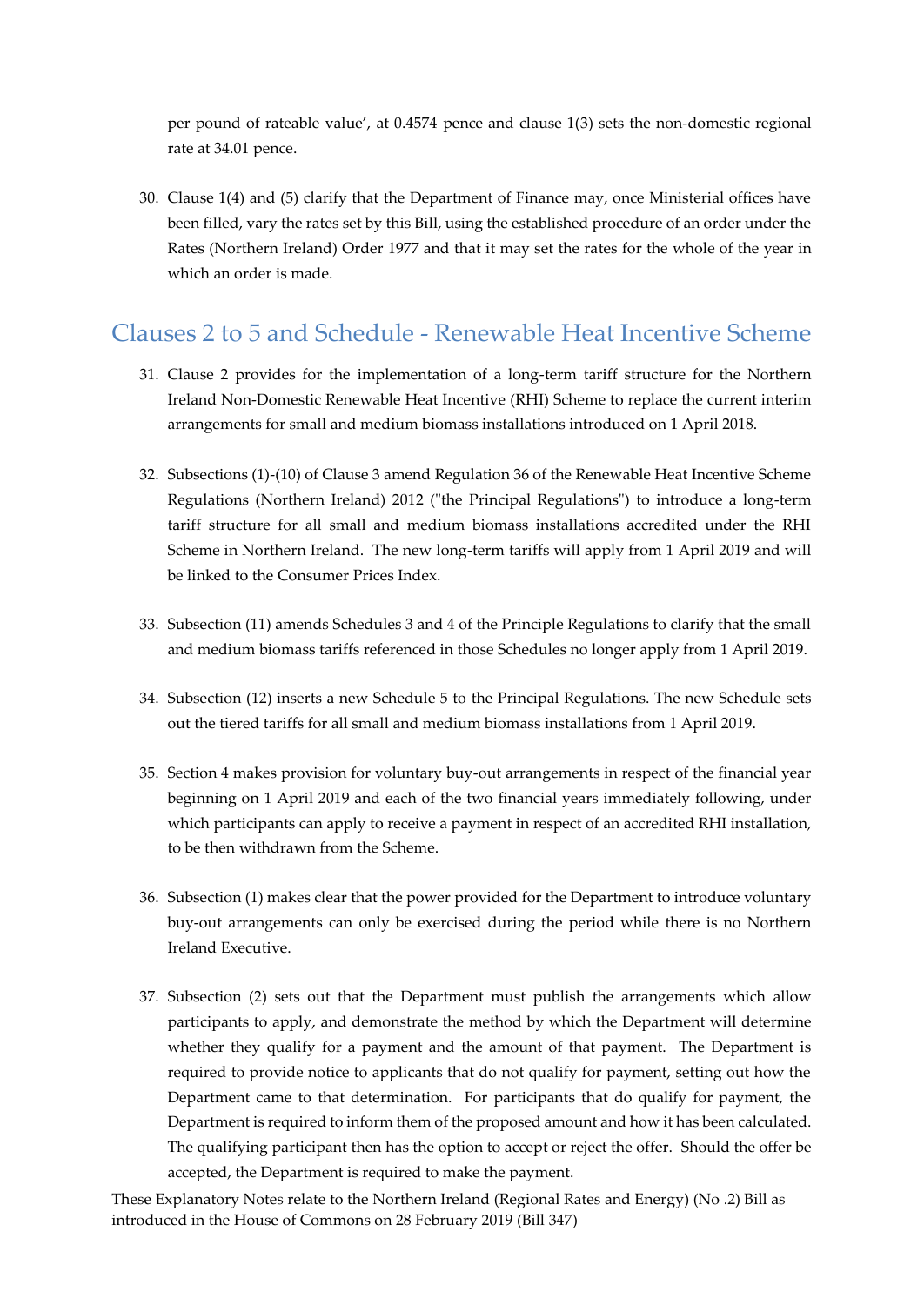- 38. Subsection (3) makes clear that in calculating the proposed payment amount the Department must take account of the amount of previous RHI support payments received; after taking this into account, participants may not qualify for a payment as the amount of previous support payments is such that the installation may already have generated the target rate of return.
- 39. Subsection (4) sets out some elements which the Department may include in the buy-out arrangements including administrative elements and that for instance, where a participant has payments withheld or reduced under Part 7 of the Principle Regulations, they may not be eligible to receive a buy-out payment.
- 40. Subsection (5) provides that where a participant has accepted and been paid the buy-out amount, the relevant installation ceases to be an accredited installation.
- 41. Subsection (6) sets out the definition of "the period while there is no Executive" as meaning the period beginning on the date of commencement of Clause 4 of this Act, and ending on the next occasion when the offices of all of the Northern Ireland Ministers are filled.
- 42. Clause 5 introduces a duty on the Department, on completion of each financial year's voluntary buy-out arrangements, to report on the number of participants who have withdrawn from the Scheme under those arrangements, and the total cost of the payments made to those participants.
- 43. Subsections (3) and (4) make clear that, in the absence of a Northern Ireland Executive, this report must be provided to the Secretary of State for laying before Parliament and, at all other times, such reports must be laid before the NI Assembly.

### <span id="page-9-0"></span>**Commencement**

- 44. Clauses 1, 6 and 7 come into force on the day on which it is passed.
- 45. Clauses 2 and 3, and the Schedule, will be commenced on 1 April 2018.
- 46. Clauses 4 and 5 come into force at the end of the period of 2 months beginning with the day on which the Act is passed.

### <span id="page-9-1"></span>**Financial implications of the Bill**

These Explanatory Notes relate to the Northern Ireland (Regional Rates and Energy) (No .2) Bill as introduced in the House of Commons on 28 February 2019 (Bill 347) 47. The context for clauses 2 and 3 is that the untiered and uncapped payments to installations accredited before 18th November 2015 created a serious and unacceptable pressure on Northern Ireland public expenditure with an over spend of £27 million in the financial year 2016/2017. This overspend had to be met by the Northern Ireland Executive from its budget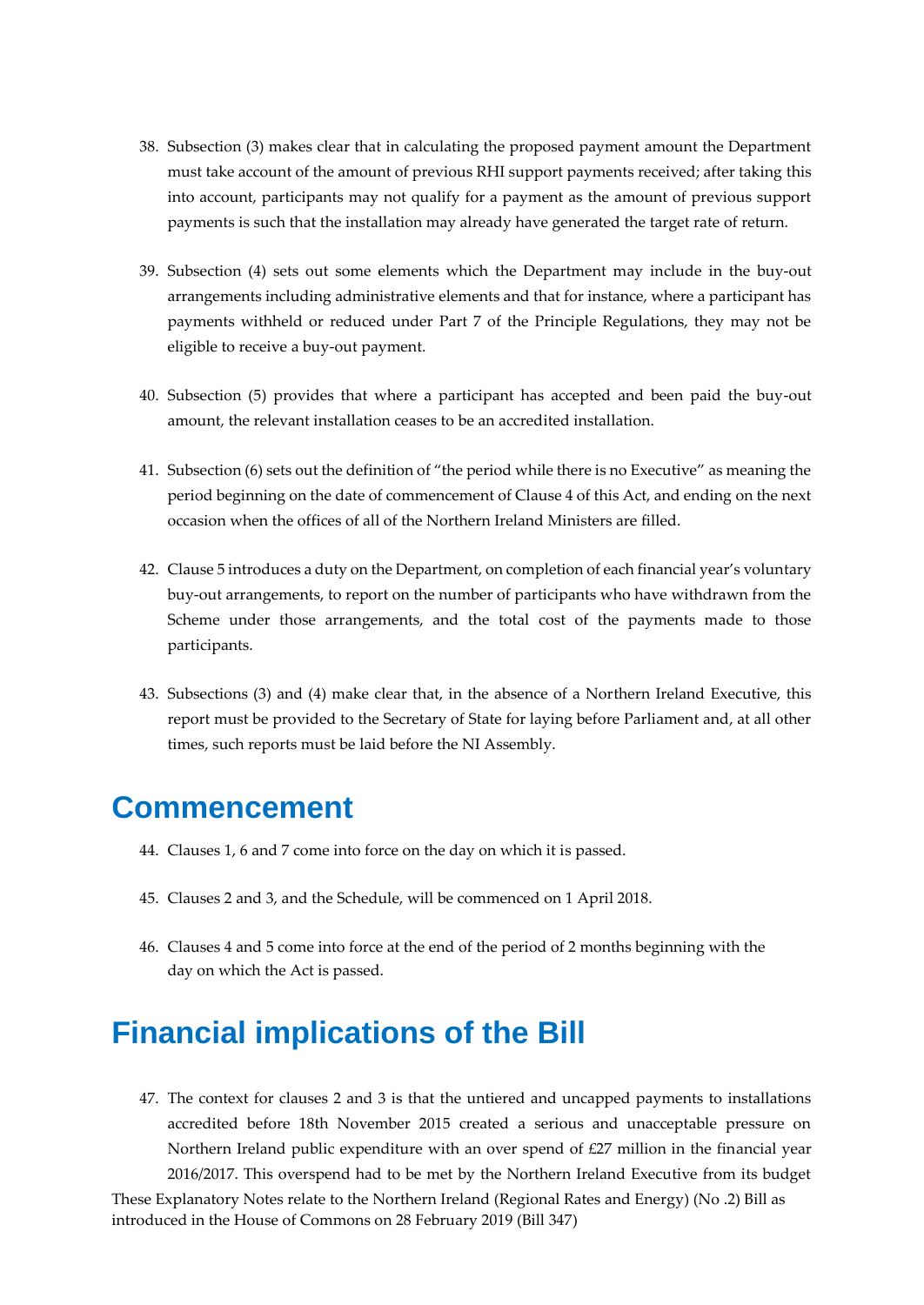allocation. Serious overspends of this nature would have continued to occur over the Scheme's 20-year lifetime. The new long-term tariff structure being introduced will reduce the projected lifetime cost of the Scheme for all small and medium biomass installations (irrespective of the date of accreditation) to £190m, taking into account payments already made to date. This compares to a projected Scheme cost of £600m should the current interim tariffs be extended, and a projected Scheme cost of £1,140m, should the original 2012 tariffs be reinstated.

48. Clause 4 introduces a voluntary buy-out opportunity for participants on the Scheme who wish to avail of it. This provides a one-off payment equivalent to a 20 year, 12% rate of return i.e. in line with the initial intent of the scheme. Buy-out payments will take account of the impact of RHI payments already received and the fact that payment is being made earlier than anticipated. A budget of £4m per annum for 2019/20, 2020/21 and 2021/22 has been specifically approved to fund the voluntary buy-out.

### <span id="page-10-0"></span>**Parliamentary approval for financial costs or for charges imposed**

49. No money resolution is required.

# <span id="page-10-1"></span>**Compatibility with the European Convention on Human Rights**

- 50. The provisions setting regional rates may engage Article 1 of the First Protocol ("A1P1"), the right to peaceful enjoyment of property, of the European Convention on Human Rights to the extent that they enable the collection of rates. However, the rights in A1P1 are subject to the payment of taxes. Setting the regional rate allows rating bills to be issued and a liability to pay rates to arise, thereby enabling the collection of rates. It also guarantees significant payment rights to ratepayers under the Rates (Northern Ireland) Order 1977, such as entitling a ratepayer to pay the rates due over not less than 10 instalments.
- 51. The provisions in clause 3 relating to the RHI Scheme may also engage A1P1 to the extent that they continue cost control measures which could result in reduced payments. However, we consider this is justified in pursuance of the legitimate aim of ensuring that the RHI Scheme meets its original objective, keeping costs within projected levels; and that the provisions strike a fair balance between the general public interest of protecting public finances, and the rights of individuals.
- 52. Section 19 of the Human Rights Act 1998 requires a minister in charge of a Bill in either House of Parliament to make a statement about the compatibility of the Bill with Convention rights (as defined by section 1 of that Act).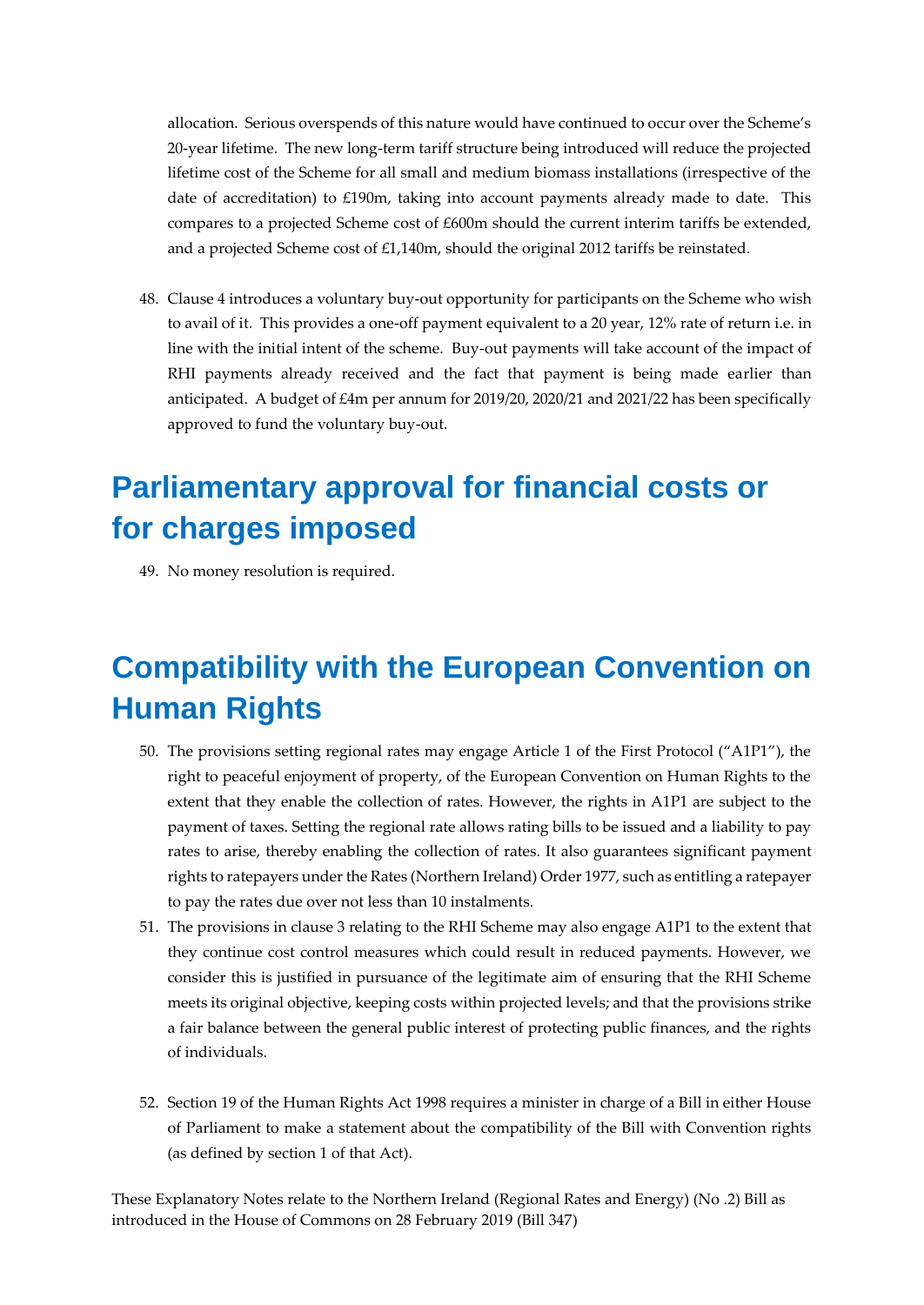53. The Rt Hon Karen Bradley, Secretary of State for Northern Ireland, has made the following statement:

<span id="page-11-0"></span>"In my view the provisions of the Northern Ireland (Regional Rates and Energy) No. 2 Bill 2019 are compatible with Convention rights."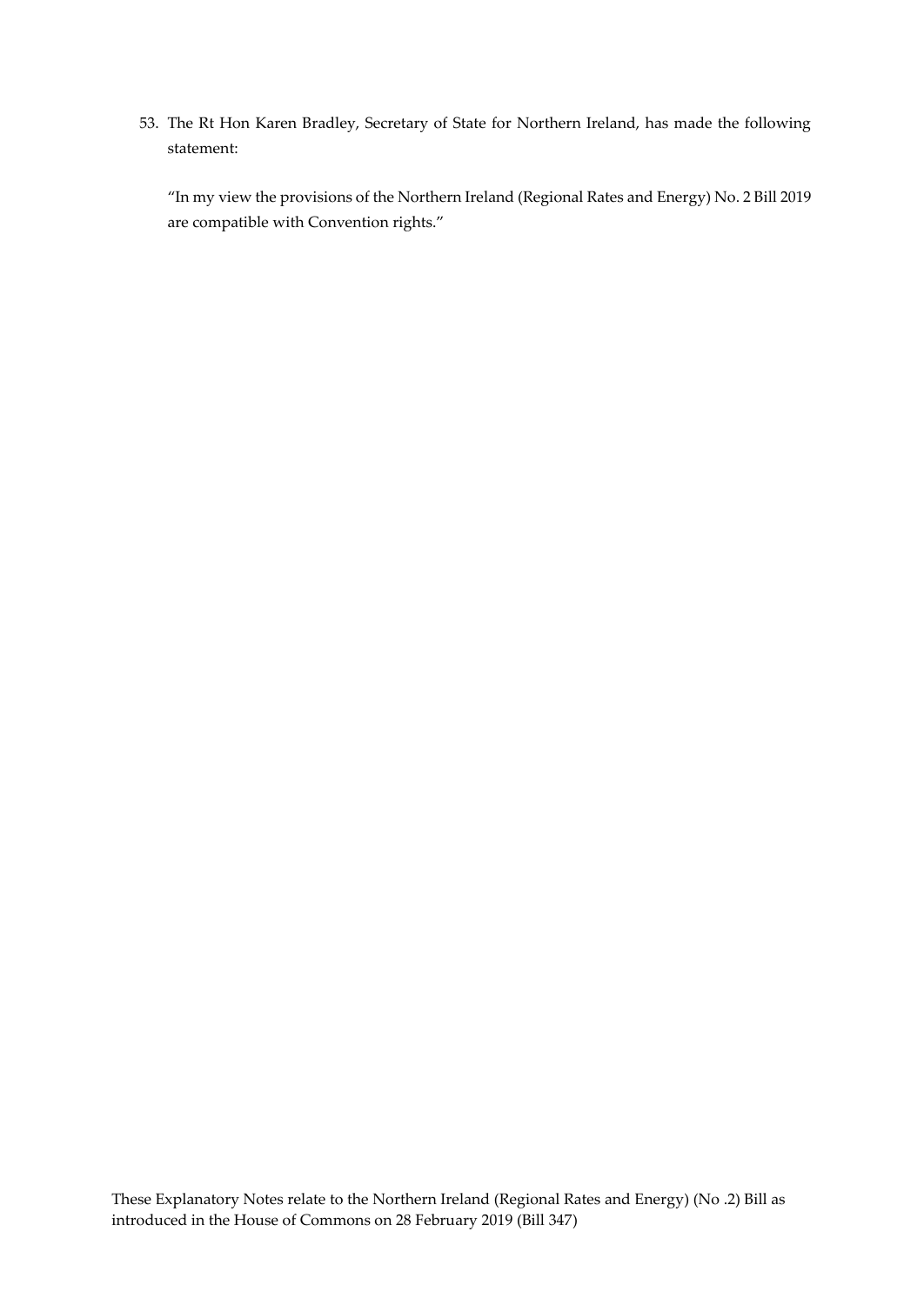# <span id="page-12-0"></span>**Annex A - Territorial extent and application in the United Kingdom**

| 54. The Bill extends to Northern Ireland only. |  |
|------------------------------------------------|--|
|------------------------------------------------|--|

| <b>Provisio</b><br>n | <b>Extends</b><br>to $E & W$<br>and<br>applies<br>to<br>England<br>? | <b>Extend</b><br>s to E<br>& W<br>and<br>applies<br>to<br>Wales? | <b>Extends</b><br>and<br>applies<br>to<br><b>Scotland</b><br>? | <b>Extends</b><br>and<br>applies<br>to<br><b>Norther</b><br>n<br>Ireland<br>? | Legislativ<br>e Consent<br><b>Motion</b><br>needed? |
|----------------------|----------------------------------------------------------------------|------------------------------------------------------------------|----------------------------------------------------------------|-------------------------------------------------------------------------------|-----------------------------------------------------|
| Clause 1             | <b>No</b>                                                            | No.                                                              | <b>No</b>                                                      | Yes                                                                           | <b>No</b>                                           |
| Clause 2             | <b>No</b>                                                            | No.                                                              | <b>No</b>                                                      | Yes                                                                           | <b>No</b>                                           |
| Clause 3             | <b>No</b>                                                            | No.                                                              | <b>No</b>                                                      | Yes                                                                           | <b>No</b>                                           |
| Clause 4             | <b>No</b>                                                            | No.                                                              | <b>No</b>                                                      | Yes                                                                           | <b>No</b>                                           |
| Clause 5             | <b>No</b>                                                            | No.                                                              | No.                                                            | Yes                                                                           | <b>No</b>                                           |
| Clause 6             | No.                                                                  | No.                                                              | No.                                                            | Yes                                                                           | <b>No</b>                                           |
| Clause 7             | No                                                                   | No.                                                              | No.                                                            | Yes                                                                           | <b>No</b>                                           |
| Schedule             | No                                                                   | <b>No</b>                                                        | <b>No</b>                                                      | <b>No</b>                                                                     | <b>No</b>                                           |

Subject matter and legislative competence of devolved legislatures

55. All of the content of this Bill affects matters within the devolved (transferred) competence of the Northern Ireland Assembly. The Sewel Convention sets out that the UK Government will not normally legislate in an area of devolved competence without the agreement of the devolved legislatures. In the absence of the Executive and a sitting Assembly, and given the pressing need to ensure that public services can continue to be delivered within Northern Ireland, there is neither the time available nor the practical ability for the Assembly to provide a Legislative Consent Motion. The UK Government is clear, therefore, that the circumstances in which this Act will be introduced would come within the exception allowed by the Convention.